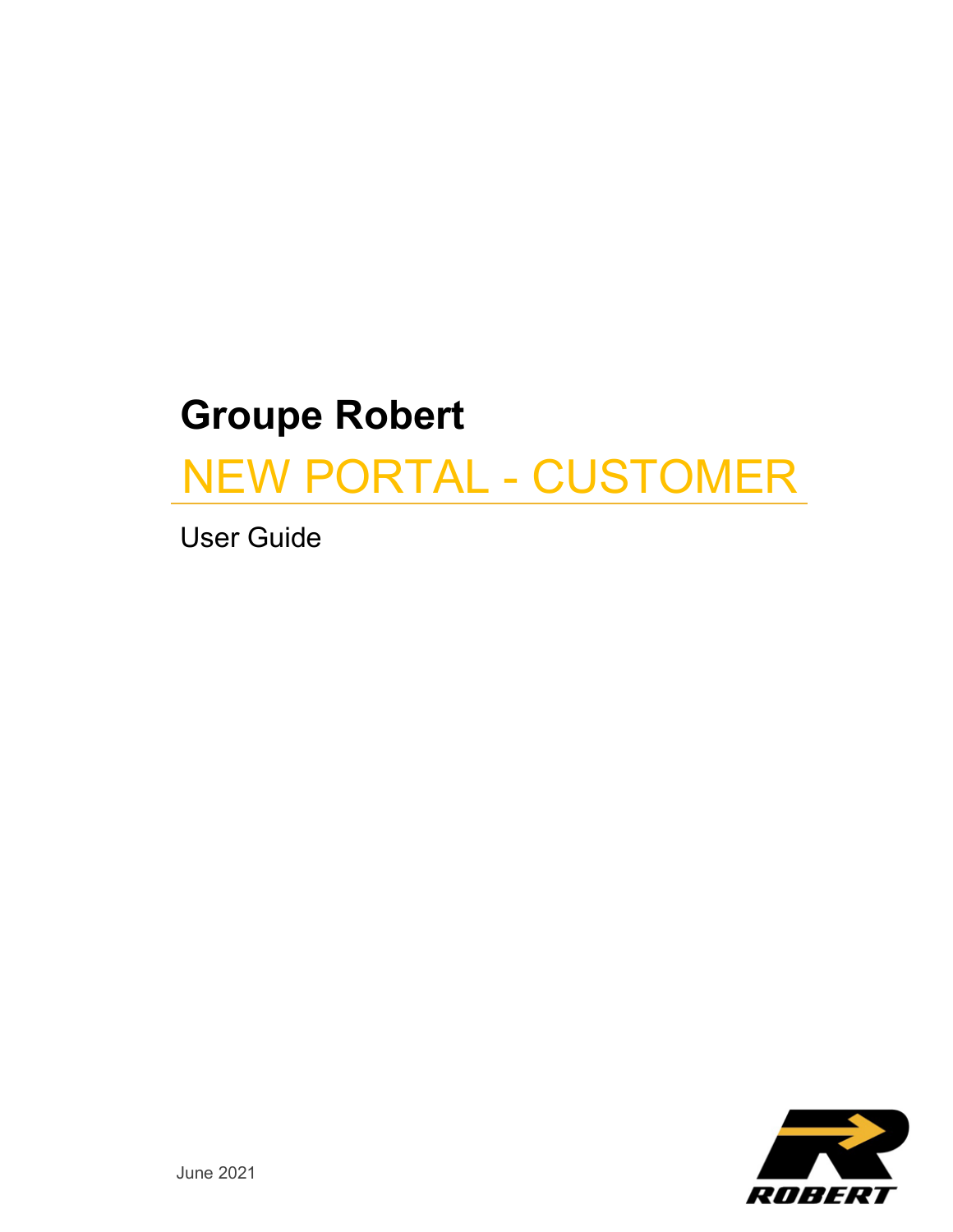# **TABLE OF CONTENTS**

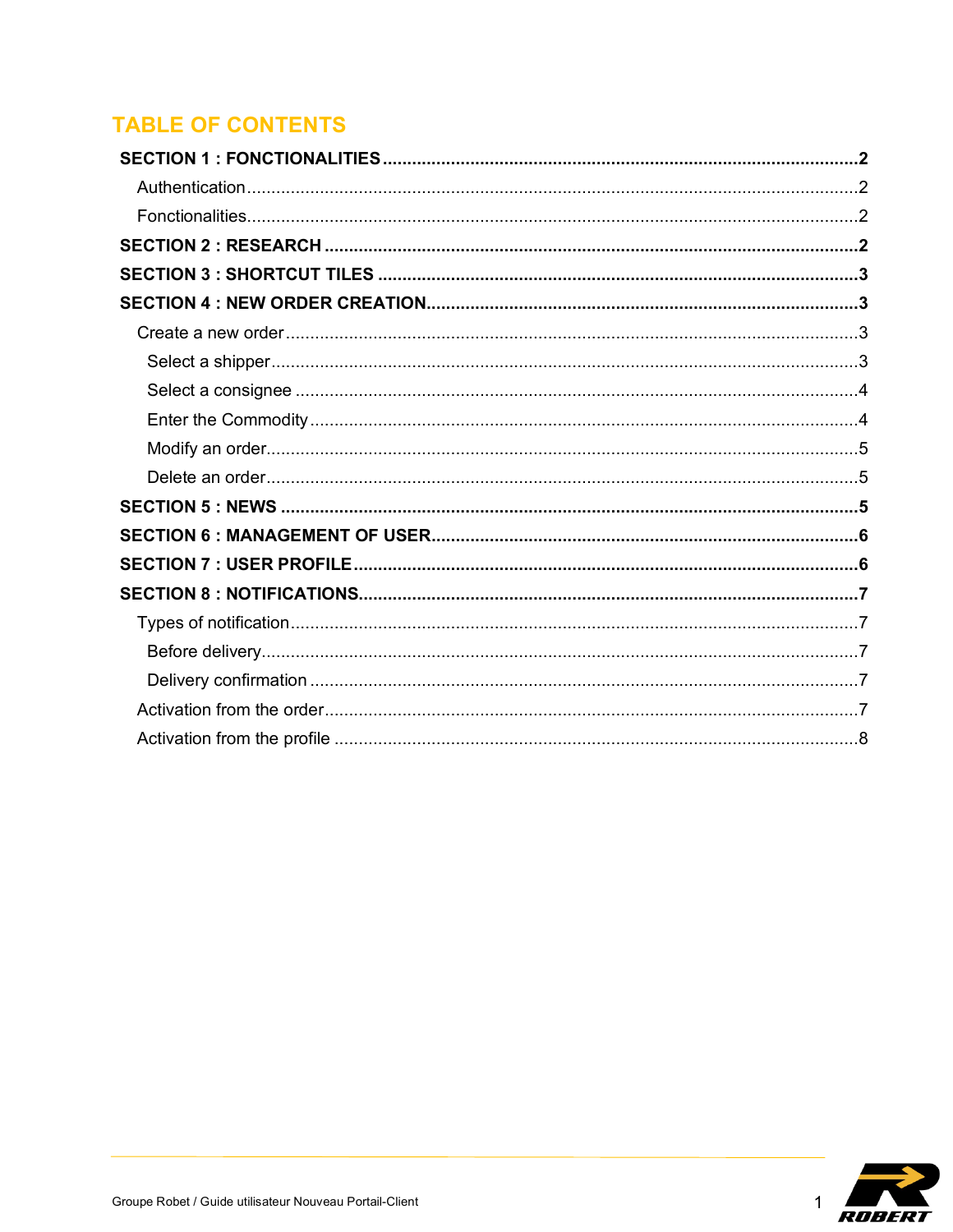

## **SECTION 1 : FONCTIONALITIES**

### **AUTHENTICATION**

- $\triangleright$  The username is now an emails address.
- $\triangleright$  Password : Must contain a minimum of 14 characters, one lower case, one upper case, one special character and at least one number.

### **FONCTIONALITIES**

- Ø **Delivery tracking** : Open the WebTracking in order to track all deliveries for the profil of the payer.
- Ø **Online order management** : Track all orders created online from all the user combine.
- Ø **Rate request & Fuel surcharge** : Open the Webtracking to select the desired option.

### **SECTION 2 : RESEARCH**

- $\triangleright$  Searches are possible by purchase order number, bill of lading, Robert reference, shipper or consignee.
- $\triangleright$  For a search by shipper or consignee: Enter at least the first 4 characters of the full name registered in the Groupe Robert database.

EX: The Robert Group Companies  $\rightarrow$  The Companies Robert Robert Compagnies Robert Group

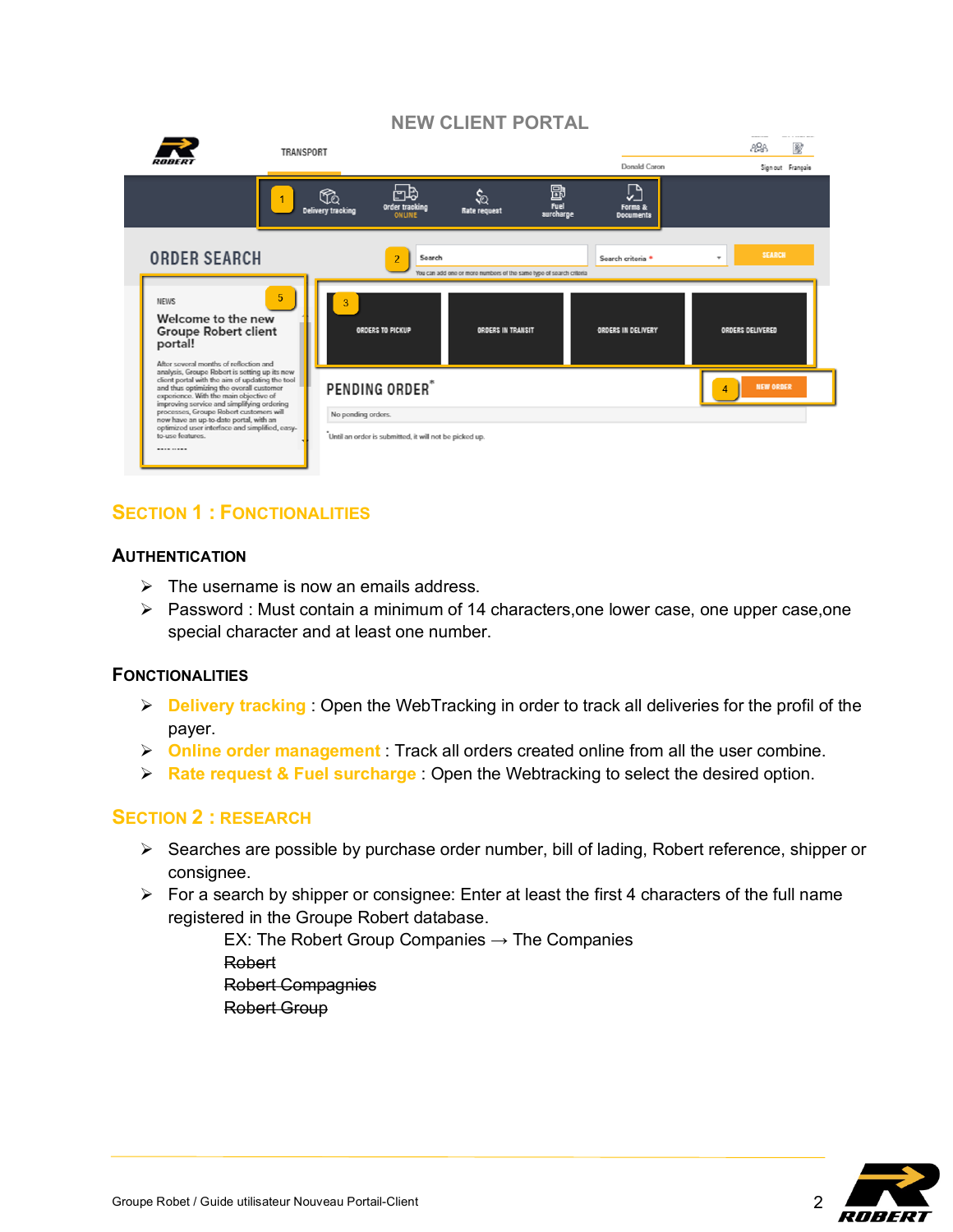### **SECTION 3 : SHORTCUT TILES**

- Ø **Pick up order** : prefiltered on pending orders.
- Ø **Order in transit** : Pre-filtered on orders picked up, at a dock or in transit to a dock.
- Ø **Orders in delivery** : Pre-filtered on orders loaded into a trailer and heading to the consignee.
- Ø **Orders delivered** : Pre-filtered on orders that are completed.

### **SECTION 4 : NEW ORDER CREATION**

### **CREATE A NEW ORDER**

**Select a shipper**



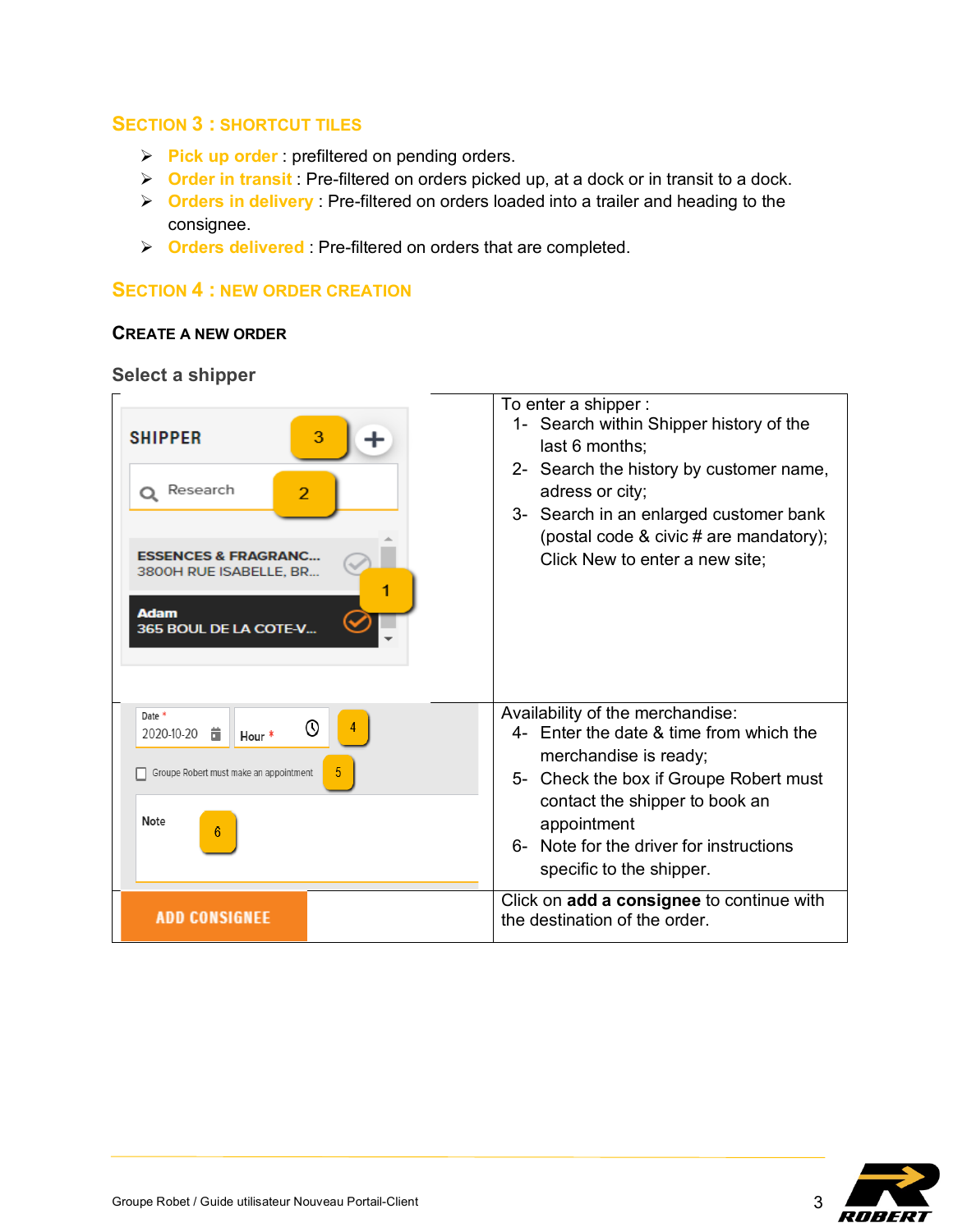# **Select a consignee**

| <b>CONSIGNEE 1</b>                                                                                                                                            |                                                                                                                                                                                                                                                                                                                                                                                                                                                                                                  |                                                                                                                      |    | <b>DELIVERY DATE</b>                                                                             | <b>IDENTIFICATION</b><br>NUMBER                | Ш  |
|---------------------------------------------------------------------------------------------------------------------------------------------------------------|--------------------------------------------------------------------------------------------------------------------------------------------------------------------------------------------------------------------------------------------------------------------------------------------------------------------------------------------------------------------------------------------------------------------------------------------------------------------------------------------------|----------------------------------------------------------------------------------------------------------------------|----|--------------------------------------------------------------------------------------------------|------------------------------------------------|----|
| <b>HERSHEY COMPANY</b><br><b>DIV. BROOKSIDE</b><br>6780 AV CHOQUETTE<br>SAINT-HYACINTHE, QC<br><b>J2S 8L1</b><br>CAN<br><b>Marcel Caron</b><br>(450) 251-4029 | <b>Unloading site</b><br>Does the site have an unloading M 08:00 to 19:00<br>dock?<br>$\bullet$<br>Yes<br><b>No</b>                                                                                                                                                                                                                                                                                                                                                                              | Opening time<br>S Closed<br>T 08:00 to 19:00<br>W 08:00 to 19:00<br>T 08:00 to 19:00<br>F 08:00 to 19:00<br>S Closed |    | Estimated date of delivery: 2020/10/21<br>Date<br>▭<br>Groupe Robert must make an<br>appointment | Bill of lading number<br>Purchase order number | 11 |
| <b>ESSENCES &amp; FRAGRANCES</b><br>$\checkmark$<br><b>BELL</b><br>3800H RUE ISABELLE.<br>BROSSARD.<br>QC J4Y 2R3                                             | Note (For information only) <sup>1</sup>                                                                                                                                                                                                                                                                                                                                                                                                                                                         | 8                                                                                                                    | 11 | Specific appointment<br>10                                                                       | Customer reference nu                          |    |
| #30427                                                                                                                                                        |                                                                                                                                                                                                                                                                                                                                                                                                                                                                                                  |                                                                                                                      |    |                                                                                                  | <b>COMMODITY</b>                               |    |
| supportweb@robert.ca;<br>8-<br>9-<br>user.                                                                                                                    | 7- To modify information on a shipper or a payer's profile, contact Groupe Robert by email at<br>Note for delivery is displayed on the probill;<br>Estimated delivery date corresponds to Groupe Robert's transit time chart;<br>10- If required, specify a delivery date by selecting AM or PM or a time slot with or without an<br>appointment #. Additionnal appointment charges may apply.<br>11- Bill of lading /purchase order and customer reference numbers are at the discretion of the |                                                                                                                      |    |                                                                                                  |                                                |    |
| COMMODITY                                                                                                                                                     |                                                                                                                                                                                                                                                                                                                                                                                                                                                                                                  |                                                                                                                      |    | Click on <b>COMMODITY</b> to add the details of the<br>merchandise.                              |                                                |    |

# **Enter the Commodity**

| <b>MERCHANDISE</b>                                                                                                                                                                                                                                                                                                                                                                              | 面                                                                                                                                                                                                                                                                                        |
|-------------------------------------------------------------------------------------------------------------------------------------------------------------------------------------------------------------------------------------------------------------------------------------------------------------------------------------------------------------------------------------------------|------------------------------------------------------------------------------------------------------------------------------------------------------------------------------------------------------------------------------------------------------------------------------------------|
| <b>PACKING TYPE</b><br>QUANTITY<br>12<br>13<br>14<br>Packing type<br><b>Palette</b><br>Description of the goods *<br>Number *                                                                                                                                                                                                                                                                   | <b>DIMENSION</b><br>15<br>Width '<br>Lenght <sup>*</sup><br>СM<br>P <sub>0</sub><br>48<br>48<br>Height *<br>□ Stackable<br>16                                                                                                                                                            |
| <b>CHARACTERISTICS</b><br>Specific temperature?<br>Hazardous material<br>□                                                                                                                                                                                                                                                                                                                      | 19<br>KG<br>LB<br>Declared value<br><b>Total boxes</b><br><b>Total weight</b><br>Optional                                                                                                                                                                                                |
| 12- Enter the quantity;<br>13- Enter the type of packaging (box, crate, pallet, package)<br>14- Enter the description of the goods;<br>15-Entrer the dimensions and the unit of measurement (CM, IN)<br>16-Click the $+$ to add a commodity;<br>17- Optional: enter the number of total boxes;<br>18- Entrer the weight and the unit of measurement (Kg,LB)<br>loaded into a Carrier's vehicle. | 19- Important: Any value greater than \$4.41 per kilogram will be subject to an additional charge<br>equivalent to three percent (3%) of the excess value of \$4.41 per kilogram, subject to a<br>minimum of \$5.00 per shipment. The maximum value accepted is \$90,000 for merchandise |

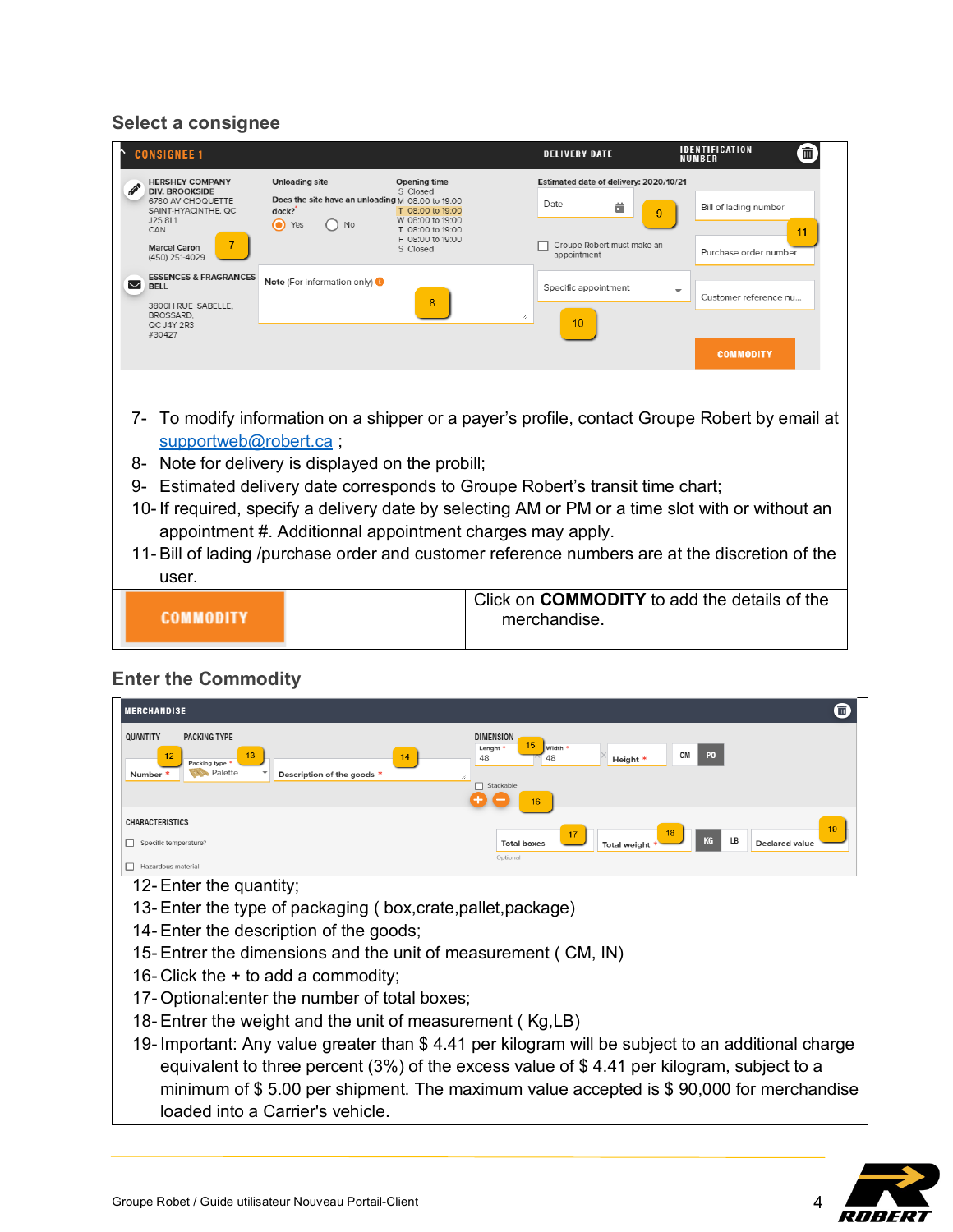| Specific temperature?                                                          |                                                                                                                          |                            | 20-Enter the temperature and<br>the unit of measurement      |  |  |  |
|--------------------------------------------------------------------------------|--------------------------------------------------------------------------------------------------------------------------|----------------------------|--------------------------------------------------------------|--|--|--|
| 20<br>Frost protected<br>At a specific temperature                             | С<br>Temperature *                                                                                                       | F                          | $(C \text{ or } F);$                                         |  |  |  |
|                                                                                | The field is required.                                                                                                   |                            |                                                              |  |  |  |
| Hazardous material                                                             |                                                                                                                          | Optional                   |                                                              |  |  |  |
| Consumer good<br>П<br>Number of pallets<br>21                                  | 22<br>LB<br>Weight <sup>1</sup><br>UN code $*$                                                                           | Packing group<br>23        | UN description<br>24                                         |  |  |  |
| 25<br><b>EMERGENCY CONTACT</b><br>Emergency phone nu<br>Company name contact * | 26<br>Put in preference                                                                                                  | <b>ADD A CONTACT</b><br>27 |                                                              |  |  |  |
|                                                                                | 21-Enter the number of dangerous goods pallet;                                                                           |                            |                                                              |  |  |  |
| 22-Enter the UN Code, weight and unit of measure (kg, lb)                      |                                                                                                                          |                            |                                                              |  |  |  |
|                                                                                | 23- Enter the Packing Group and the appropriate description;<br>24- Click the $+$ to add a commodity and - to remove it; |                            |                                                              |  |  |  |
| 25- Enter the name of the company in case of emergency and its phone number;   |                                                                                                                          |                            |                                                              |  |  |  |
| 26- Check the box to add this company to the user's profile                    |                                                                                                                          |                            |                                                              |  |  |  |
| 27- Click "ADD A CONTACT"                                                      |                                                                                                                          |                            |                                                              |  |  |  |
|                                                                                |                                                                                                                          |                            | Add a consignee: for multiple                                |  |  |  |
| <b>ADD CONSIGNEE</b>                                                           | <b>SUBMIT ORDER</b>                                                                                                      |                            | destinations order;<br>Submit order: to send to<br>dispatch; |  |  |  |
|                                                                                |                                                                                                                          |                            |                                                              |  |  |  |

**Modify an order** 

- It is possible to modify a pending order by clicking on the "pencil" on the home page or in the list of orders created online;

**Delete an order** 

o It is possible to delete a pending order by clicking on the "trash can" on the home page or in the list of orders offered online;

# **SECTION 5 : NEWS**

Ø Section regrouping Groupe Robert useful news for customers.

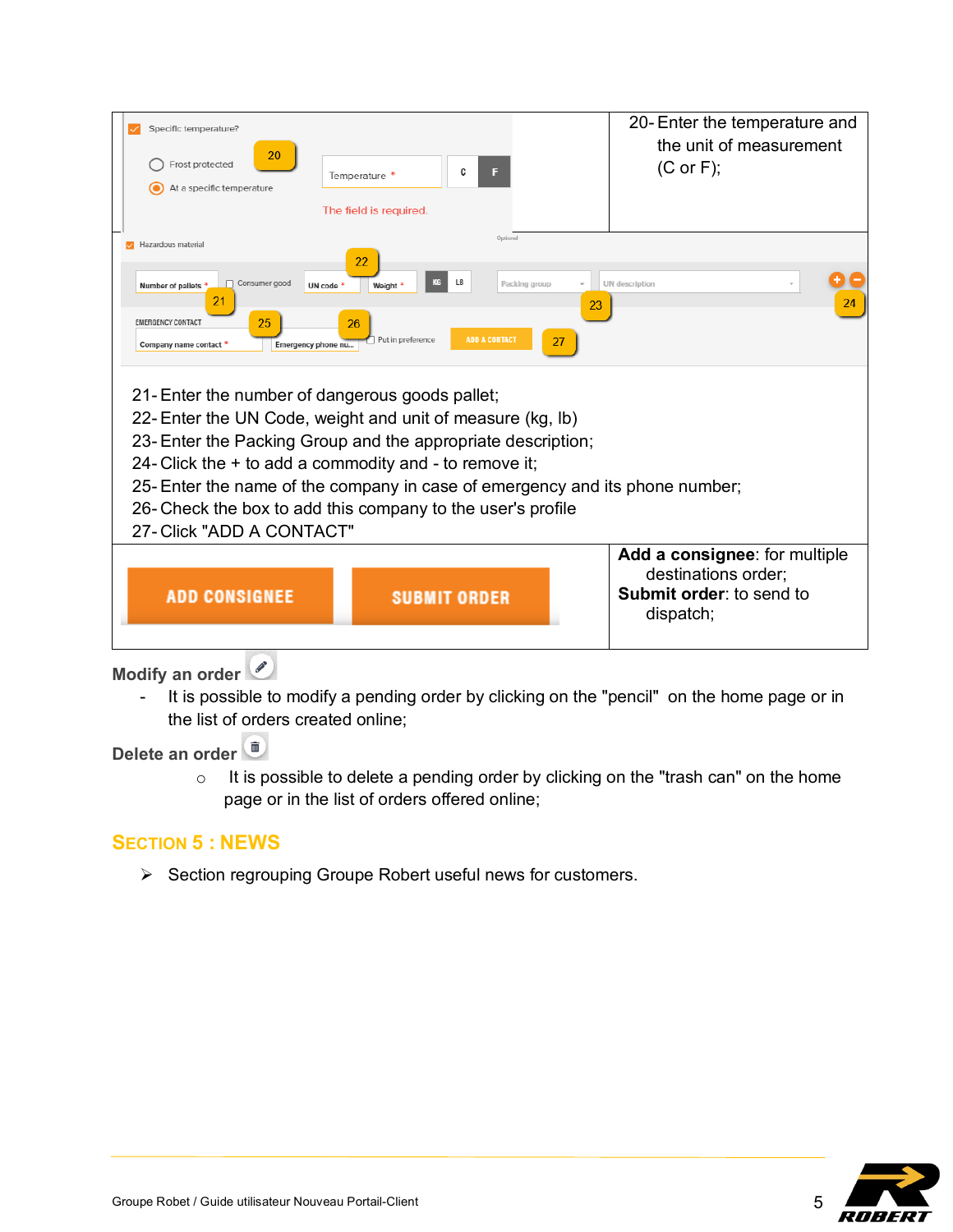## **SECTION 6 : MANAGEMENT OF USER**

| You can authorize an employee to access the portal. Give him rights so that he creates orders, manages his notifications, authorizes partners and modifies his<br>customer profile. He can view the online tracking, rate request and fuel surcharge. |                                                                                                                                                                                                                                                                                                                                                                                                                                                                                     |                  |                  |                             |                    |   |
|-------------------------------------------------------------------------------------------------------------------------------------------------------------------------------------------------------------------------------------------------------|-------------------------------------------------------------------------------------------------------------------------------------------------------------------------------------------------------------------------------------------------------------------------------------------------------------------------------------------------------------------------------------------------------------------------------------------------------------------------------------|------------------|------------------|-----------------------------|--------------------|---|
|                                                                                                                                                                                                                                                       | <b>ADD USER</b><br>Q Research                                                                                                                                                                                                                                                                                                                                                                                                                                                       |                  |                  |                             |                    |   |
|                                                                                                                                                                                                                                                       |                                                                                                                                                                                                                                                                                                                                                                                                                                                                                     |                  |                  |                             | Search by username |   |
|                                                                                                                                                                                                                                                       | Users $†$                                                                                                                                                                                                                                                                                                                                                                                                                                                                           | Email            | <b>TELEPHONE</b> | <b>ROLE</b>                 | Access             |   |
|                                                                                                                                                                                                                                                       | Admin Gri                                                                                                                                                                                                                                                                                                                                                                                                                                                                           | admingri@gcmi.ca | (418) 529-5899   | Groupe Robert administrator |                    | Ш |
|                                                                                                                                                                                                                                                       | *** Please note, only the Operational Administrator can modify the rights of company employees ***<br>To add a new user:<br>Click "ADD A USER" and complete the mandatory fields in the "Contacts", "Workplace"<br>and "Access" sections (user with or without creation of orders)<br>To deactivate an access:<br>In the 5th column "Access": slide the hook to the left<br>To modify a user's access:<br>Click on the "pencil"<br>To delete an access:<br>Click on the "trash can" |                  |                  |                             |                    |   |

### **SECTION 7 : USER PROFILE**

| PERSONAL INFORMATION                                                                                                                                                       | PARAMETERS FOR ORDER ENTRY                                                                           |                                                                                                            |                                                                                                                              |  |
|----------------------------------------------------------------------------------------------------------------------------------------------------------------------------|------------------------------------------------------------------------------------------------------|------------------------------------------------------------------------------------------------------------|------------------------------------------------------------------------------------------------------------------------------|--|
| doug Mat<br><b>ESSENCES &amp; FRAGRANCES BELL</b><br>Language <sup>1</sup><br>English<br>÷                                                                                 | UNIT OF MEASURE<br>29<br>DIMENSION<br><b>CENTIMETERS</b><br>O INCH                                   | WEIGHT<br>C KILOGRAMS<br>◯ LB                                                                              | <b>TEMPERATURE</b><br><b>CELSIUS</b><br><b>• FAHRENHEIT</b>                                                                  |  |
| matadicom.com<br>  (418) 321-4564<br>$\Box$ None<br>28<br>AUTHENTICATION<br><b>CHANGE THE PASSWORD</b><br>NOTIFICATION<br>BEFORE DELIVERY<br>DELIVERY ARRIVAL CONFIRMATION | MERCHANDISE<br><b>PACKING TYPE</b><br>$\bigcap$ BOX<br>30<br>CASE<br>⊖<br><b>O</b> PALLET<br>PACKAGE | PACKING DIMENSION<br>Longht<br>Width<br>χ<br>48<br>48<br><b>HAZARDOUS MATERIAL</b><br>Company name contact | 31<br>Check here to enter the default 24 hour number if you are shipping hazardous material<br><b>Emergency phone number</b> |  |
|                                                                                                                                                                            | <b>DEFAULT SITE</b>                                                                                  | To speed up the order entry, the default sites will be the first ones displayed in the list.               |                                                                                                                              |  |
|                                                                                                                                                                            | Shipper<br>None                                                                                      | Consignee<br>None                                                                                          | Payer<br>32<br>None                                                                                                          |  |
| Groupe Robert by e-mail equipeweb@robert.ca;                                                                                                                               |                                                                                                      |                                                                                                            | 28- Only the cell number number can be edited. To modify any other information, contact                                      |  |
| 29- Enter the preferred measurement units;                                                                                                                                 |                                                                                                      |                                                                                                            |                                                                                                                              |  |
| 30-Enter the preferred type of packaging;                                                                                                                                  |                                                                                                      |                                                                                                            |                                                                                                                              |  |
| 31- The Lenght and width of a pallet can be saved to simplify order creation;                                                                                              |                                                                                                      |                                                                                                            |                                                                                                                              |  |

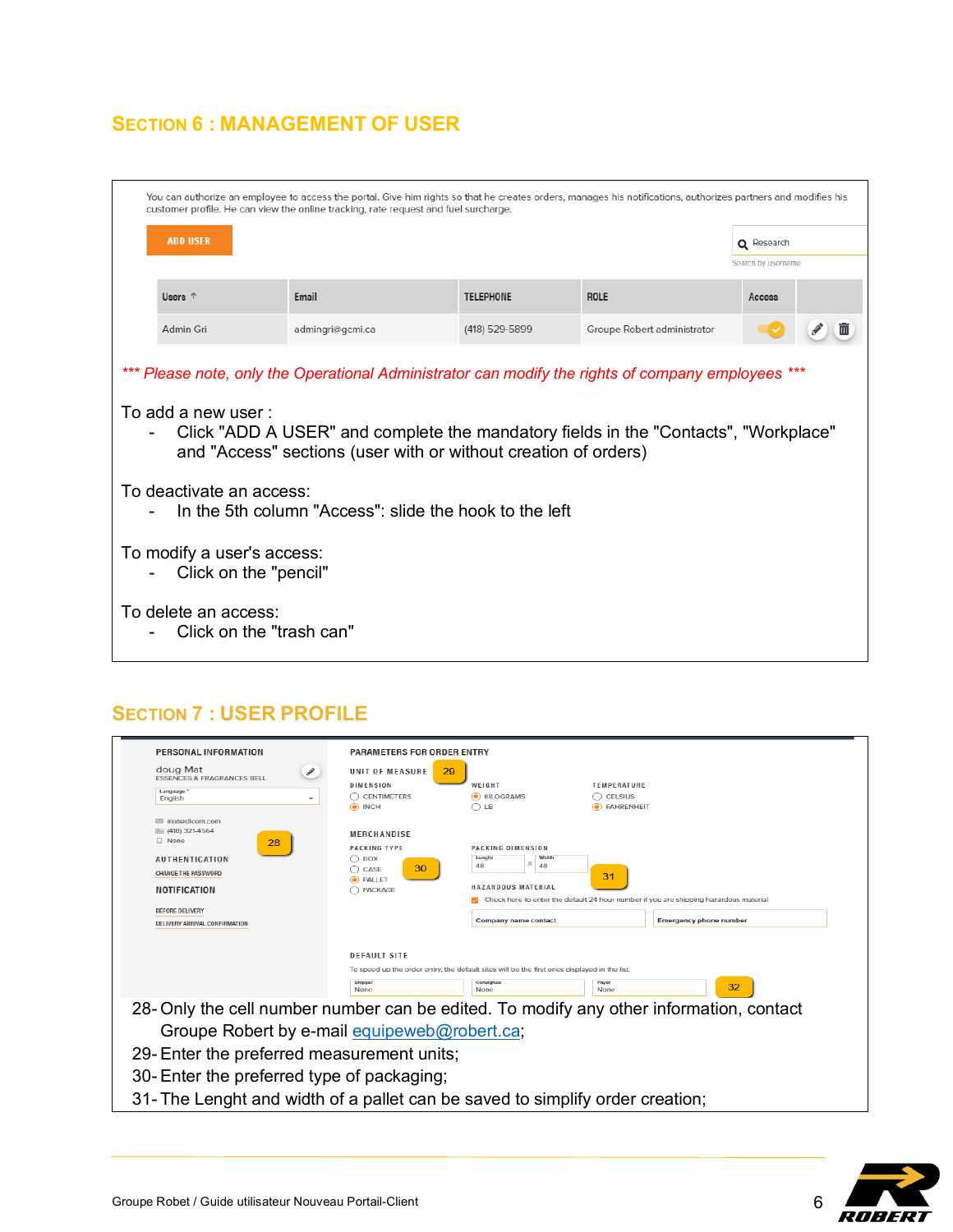32- Check the box to enter the name and number of the company in case of emergency; Enter the shipper,consignee and payer preferences if desired.

### **SECTION 8 : NOTIFICATIONS**

### **TYPES OF NOTIFICATION**

#### **Before delivery**

- $\circ$  A first notice is sent as soon as the driver confirms his departure with the loaded trailer;
- $\circ$  A second notice is sent as soon as the driver is on the way specifically to make the delivery concerned by the notification;

### **Delivery confirmation**

- $\circ$  The notification will be sent as soon as the driver confirms having completed the delivery;
- $\circ$  This notification will be sent only when the difference between the delivery time and the transmission time is less than 24 hours;
- $\circ$  If the delivery is made by a partner and Groupe Robert does not have the confirmation within 24 hours, no notification will be triggered.

### **ACTIVATION FROM THE ORDER**

| Client 1<br><b>EXPÉDITEUR</b><br><b>SHERBROOKE</b>                                                                                                                                                                                                                    |                                        |                                                      |
|-----------------------------------------------------------------------------------------------------------------------------------------------------------------------------------------------------------------------------------------------------------------------|----------------------------------------|------------------------------------------------------|
| Client 2<br><b>CONSIGNATAIRE 1</b><br><b>SAINT-DOMINIQUE</b>                                                                                                                                                                                                          |                                        | PAYEUR QUEBEC                                        |
| Enter the shipper and a consignee, then click on "ADD COMMODITY";<br>≻<br>A bell appears, click on the icon;<br>⋗                                                                                                                                                     |                                        |                                                      |
| <b>NOTIFICATION</b>                                                                                                                                                                                                                                                   | $\mathbf{x}$                           | 33- Click on the arrow                               |
| Consignee 1 - PLOMB. ET POMPES PE ▼<br><b>Notification for</b><br>To be notified or to notify the partners of this delivery you can select the type and<br>mode of notification desired.<br>The management of notification subscriptions is accessible by My profile. | 34- Select the desired<br>subscription |                                                      |
| 33<br>PERSON TO NOTIFY<br><b>SUBSCRIBER</b>                                                                                                                                                                                                                           |                                        | 35- If there are several<br>consignees in the order, |
| Notify me                                                                                                                                                                                                                                                             |                                        | in this window you can<br>switch from one to the     |
| cplante@atlantispompe.com                                                                                                                                                                                                                                             |                                        | other;                                               |
| <b>NOTIFICATION TYPE</b>                                                                                                                                                                                                                                              | <b>EMAIL</b>                           |                                                      |
| <b>Before delivery</b>                                                                                                                                                                                                                                                | 34                                     |                                                      |
| Delivery confirmation                                                                                                                                                                                                                                                 |                                        |                                                      |
| CANCEL                                                                                                                                                                                                                                                                | SAVE                                   |                                                      |